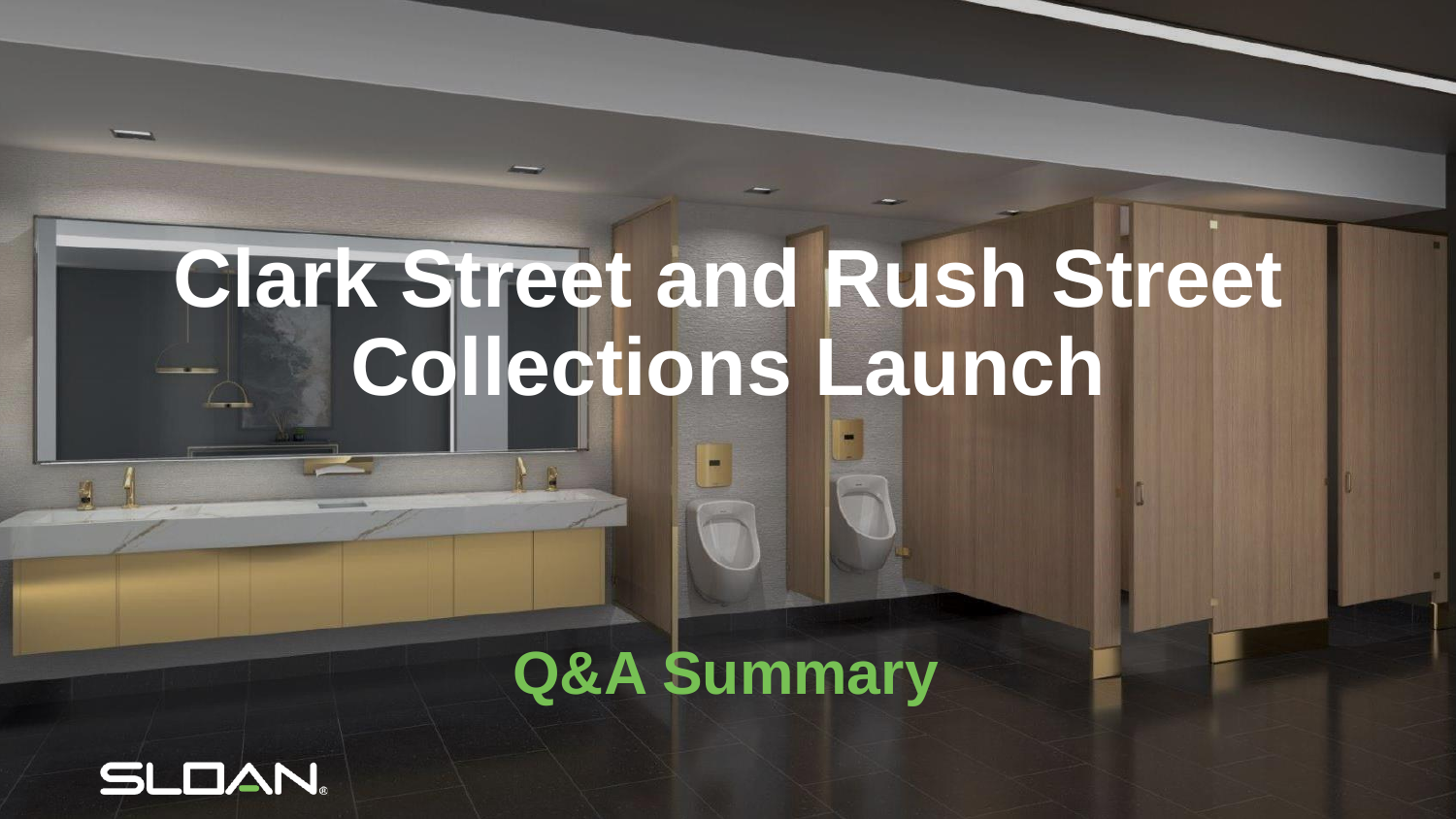#### **Q: I like the fact that the sensors on the new faucet designs are not visible to users. Was that intentional?**

**A:** Yes. We intentionally designed the Clark Street and Rush Street faucets so that users cannot see the sensors while approaching or using the faucets. This was to allow the form of the faucet to be continuous, clean, sleek, and uninterrupted in ways that complement the vision of the restroom designer.

When Sloan invented automatic sensor faucets back in 1974, this would not have been possible. The public did not know how to use touch-free automatic sensor faucets, and it took more than 10 years for them to become accustomed with how they operate. Back then, the activation mechanism had to be obvious in commercial restrooms and we used to include "how to use" signs in the box to be mounted next to the faucet.

Today, the public is very familiar with touch-free automatic sensor faucets, and with few exceptions, does not require a visual cue – they instinctively place their hands in front of the spouts. This evolution frees Sloan designers to focus on form as much as function. Look for this to continue on our premier products moving forward.

**Q: You mentioned that it's difficult to tell the difference between a Rush Street ETF-420 faucet with a 0.35 gpm (1.3 Lpm) sprayhead and a 0.5 gpm (1.9 Lpm) sprayhead. That's a very big deal! How is that possible?**

**A:** To conserve water, drive sustainability, and meet LEEDv4 compliance requirements for LEED credits or other programs, a 0.35 gpm (1.3 Lpm) flow rate is mandated. The appearance and feel of the water supply from most low flow faucets can be disappointing to users. The multi-laminar spray pattern, angle, and engineering fluid dynamics in the design of the Rush ETF-420 all come together to make 0.35 gpm (1.3 Lpm) look and feel like 0.5 gpm (1.9 Lpm) across a very wide range of system water pressures.

#### **Q: Are you considering colors for china fixtures other than white? A Sloan graphite-finished toilet or lavatory perhaps?**

**A:** No, not at this time.

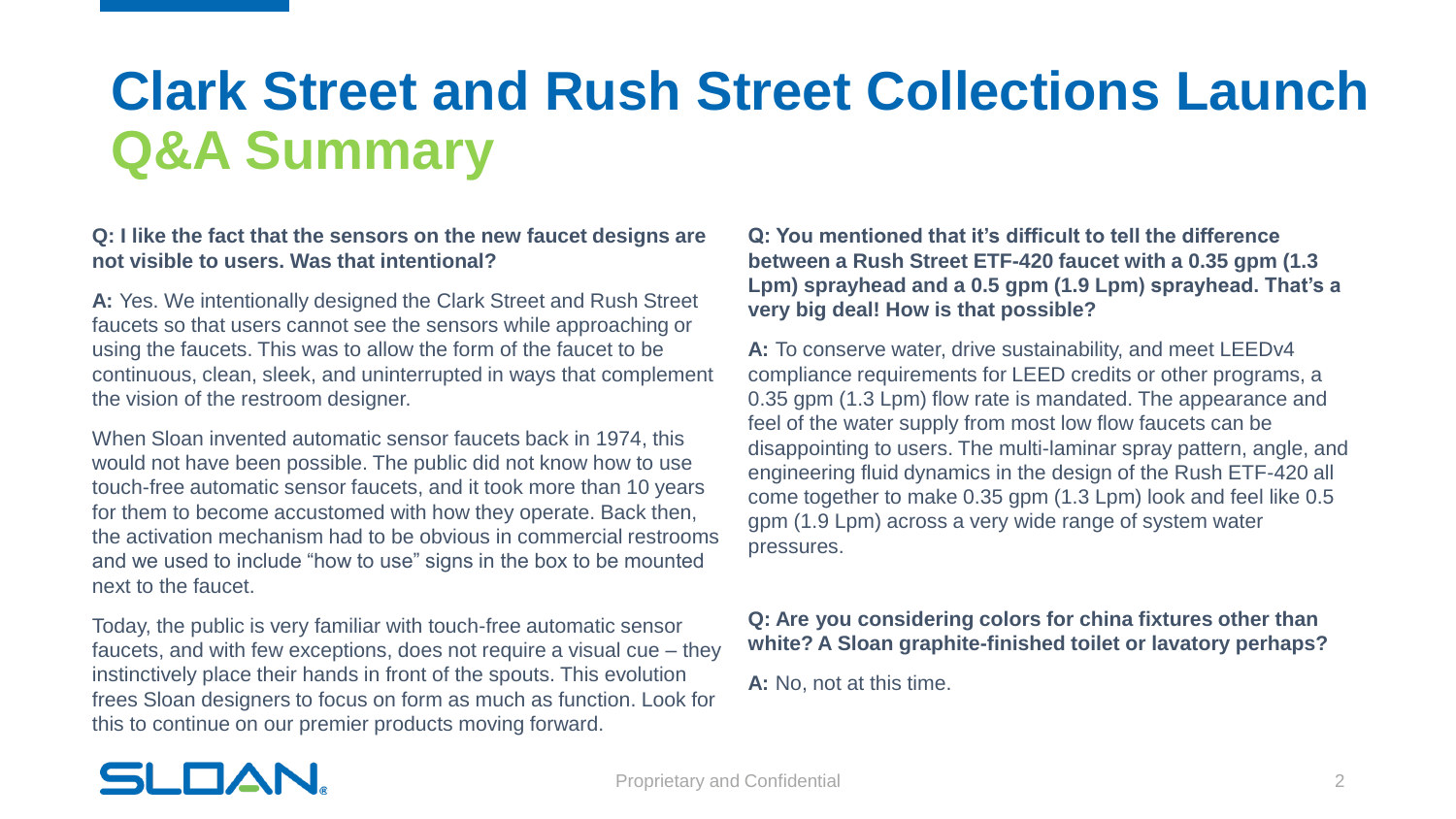**Q: The webinar referred to special finishes on the faucets and soap dispensers being "PVD." What is this, and why does it make a difference?**

**A:** PVD is an acronym for Physical Vapor Deposition and is an advanced finishing process that actually uses a plasma chamber to apply the finish to the faucet or soap dispenser in a way that actually bonds the finish to the metal at a molecular level. It's how Sloan applies all of our [special finishes.](https://www.sloan.com/design/innovations/innovations-design/special-finishes)

Polished Chrome is still the most popular finish, but it's not as durable as a PVD special finish. PVD finishes are at least three times more resistant to chemical degradation and physical abrasion than chrome plating. It also does not fade, peel, or bubble over time like epoxy coatings or galvanized finishes. This is why we always recommend specifying only PVD when sourcing finishes other than Polished Chrome.

To learn much more about PVD and Sloan special finishes, please watch our webinar by clicking [HERE.](https://www.sloan.com/resources/education/webinars/sloan-special-finishes-overview)

#### **[Q: Could you tell us why the new Rush ESD-420 soap](https://www.sloan.com/commercial-bathroom-products/soap-dispensers/sloan/esd-420)  dispenser is not identical to the [Rush ETF-420 faucet](https://www.sloan.com/commercial-bathroom-products/faucets/optima/etf-420)? They match, but the silhouette is slightly different.**

**A:** All of the Sloan line of automatic soap dispensers use the same mounting system, motor, and soap dispensing mechanisms. This makes it much easier for facilities to move back and forth between designs and simplifies spare parts and consumables replacement considerably.

The Rush Street collection is different from others by design. It's characterized as a "fun, bold, joyful, exuberant, and defiant" design language, and both the Rush ETF-420 faucet and Rush ESD-420 soap dispenser live up to that. It's not a "cookie cutter" design and does not aspire to that. For designers looking for identical designs across faucets and soap dispensers we have many other pairings available [HERE.](https://www.sloan.com/sites/default/files/2020-12/SLO1175-Faucet-Soap-FL-Brochure-V11.pdf)

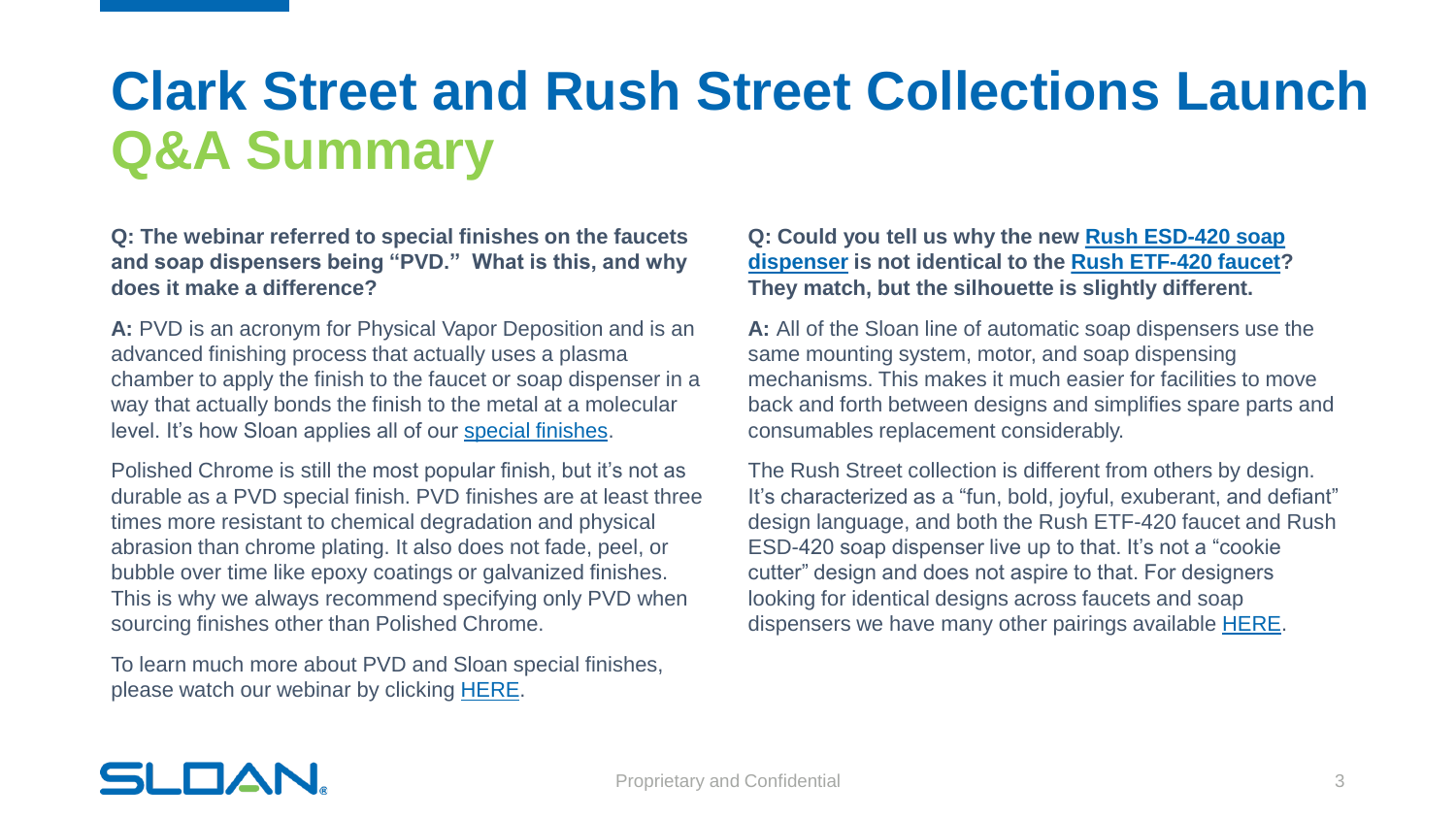**Q: When you mention that the Clark Street and Rush Street faucets are "smart" and "connected," what does that mean? Is there some sort of smart technology built into these products?**

**A:** Clark Street and Rush Street faucets use the same control and mounting platform as the Sloan EBF and ETF families of faucets that were upgraded into "smart" products in 2018. All of these faucets are shipped with Bluetooth communications capability built into them. Customers do not need smartphones or other devices to install or operate them and might not even be aware that these features exist.

Sloan smart faucets and flushometers that use the Sloan Connect app that is free to download from the Apple App Store and Google Play have amazing capabilities that can save hours of service and maintenance time. To learn more about Sloan connected products, please click [HERE,](https://www.sloan.com/design/connected-products) [HERE](https://www.sloan.com/resources/education/webinars/sloan-wireless-product-technologies-overview-and-updates), and [HERE](https://www.sloan.com/blog/7-ways-sloan-s-connected-products-make-restroom-management-easier). To learn all about the free Sloan Connect app in a short video, please click [HERE](https://www.youtube.com/watch?v=UGwGLC8rGtk).

**Q: On one of the slides I saw a Sloan [ELGR Gradient](https://www.sloan.com/commercial-bathroom-products/sinks/sloanstone#!gradient) sink with a custom enclosure available that was new to me. Is this available with different dimensions and clearances depending on local codes and regulations?**

**A:** There are so many exciting custom sink and enclosure options available from Sloan that we're not surprised you noticed an enclosure that you've never seen before. Sloan continues to offer many "standard" products, but the number of potential custom options is growing and literally endless.

We recently uploaded a training webinar on how to Select, [Specify, and Order A Custom Sink from Sloan. This include](https://www.sloan.com/resources/education/webinars/how-select-specify-and-order-custom-sink-sloan)s guidelines for selecting custom materials, dimensions, and clearances as required. In general, all of our sink products are designed to comply with important codes and regulations.

Since you are based outside of the United States and may have unique local requirements, we suggest you contact Sloan [Designer Sink Team, your Local Sloan Rep, or our Sink Produ](mailto:designersinks@sloan.com)[ct](mailto:iris.liang@sloan.com)  Line Manager directly to discuss your specific needs.

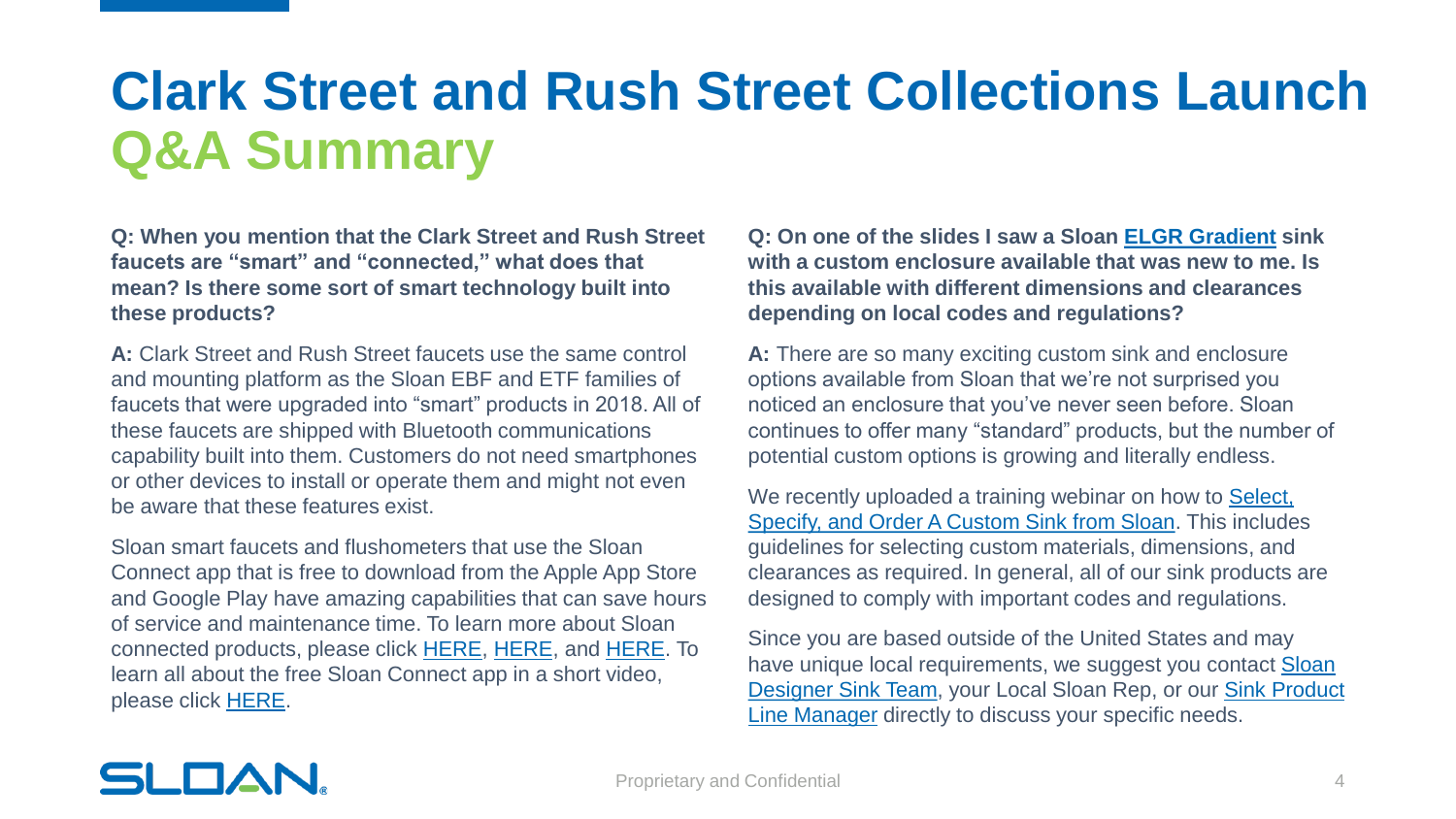#### **Q: Do the special finish versions of the new Clark Street and Rush Street faucets and soap dispensers have minimum order quantities?**

**A:** That's an excellent question. When we launch new faucet designs with [special finish](https://www.sloan.com/design/innovations/innovations-design/special-finishes) options, we select the most popular models to be available from inventory with no minimum order quantity required.

To quickly find exactly which models are available in a special finish with no minimum order quantity, you can visit our product finder tools to drill down to the exact models, spec sheets, and even add them to a [Sloan DesignSpec](https://www.sloan.com/resources/product-resources/designspec) project with a single click. Just use the product selection tools below to choose the model and special finish type you are interested in.

- **[Sloan Faucet Selection Tool](https://www.sloan.com/commercial-bathroom-products/faucets/browse)**
- [Sloan Soap Dispenser Selection Tool](https://www.sloan.com/commercial-bathroom-products/soap-dispensers/browse)

If the model you want with a special finish is not listed, it is likely subject to a minimum order quantity and a longer lead time. Contact [Sloan Customer Service](mailto:customerservice@sloan.com) to confirm this.

#### **Q: Are you developing any new wall-mounted soap dispensers?**

A: As a privately owned company, our new product development maps are very confidential. When a new product is about to be released, you will hear about it. If you want to discuss new products or designs that you would like to see [from Sloan, please feel free to contact the Sloan Faucet, Soap](mailto:morgan.butts@sloan.com) Dispenser, and Hand Dryer Product Line Manager or your Local Sloan Rep at any time.

#### **Q: How easy is it to change the flow rate of the Clark Street and Rush Street faucets in the field?**

**A:** It's very easy. The 0.35 gpm (1.3 Lpm) inserts and a 0.5 gpm (1.9 Lpm) insert are completely interchangeable using a simple "key" that comes in the box with the faucets. Facilities can switch from one to another in seconds without disconnecting or disassembling the faucets.

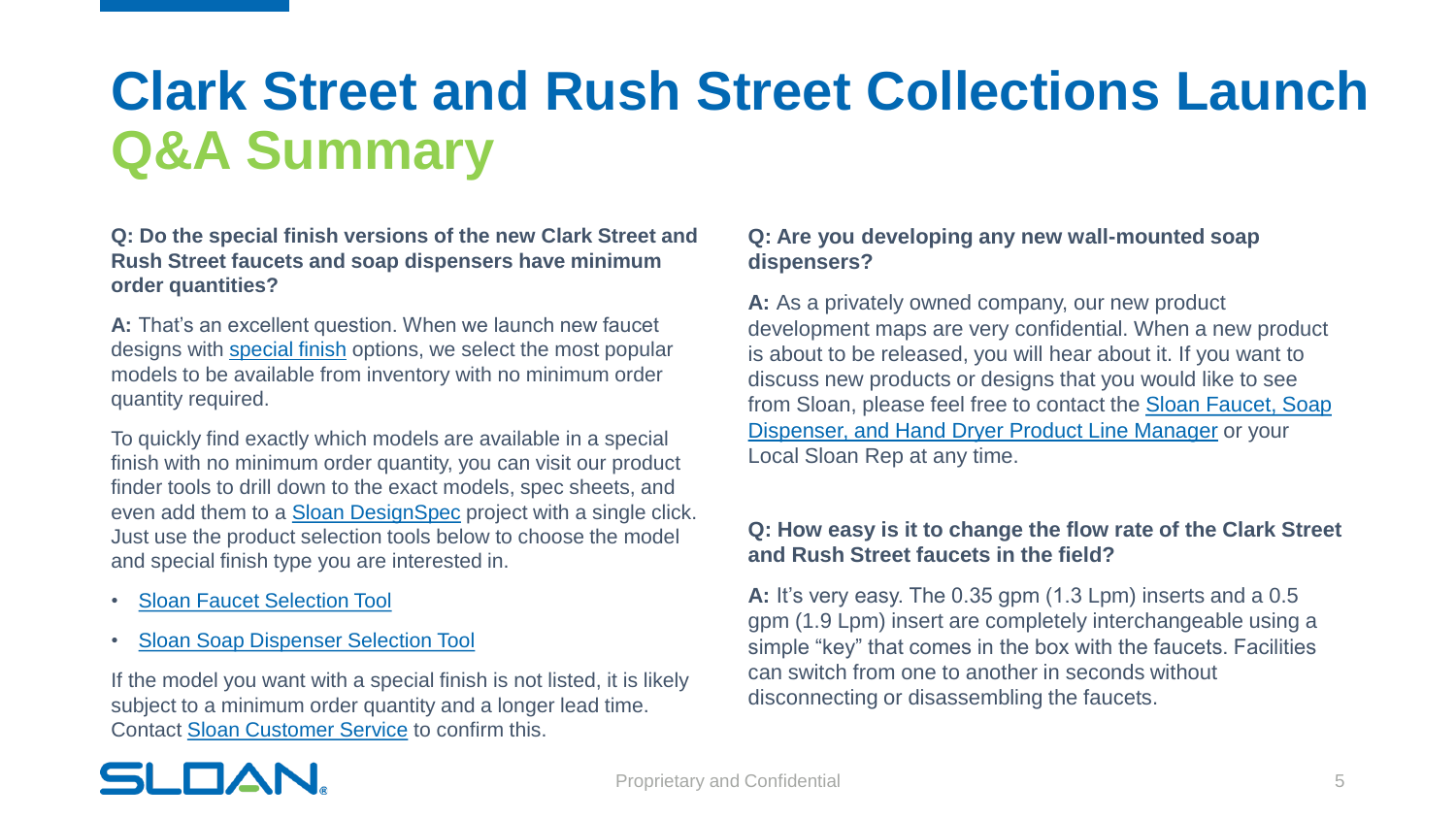**Q: Will the new Clark Street and Rush Street hand dryers be available separately or only when combined with faucets and soap dispensers on a Sloan [AER-DEC](https://www.sloan.com/commercial-bathroom-products/sinks/aer-dec) sink?**

**A:** They will only be offered as part of a set on a Sloan AER-DEC sink and not separately. This is because the units are designed to be used together in combination with each other to ensure an outstanding and unique customer experience.

#### **Q: Is Sloan thinking about designs for flushometers that match your faucets, soap dispensers, hand dryers, and other products?**

**A:** We think about this all the time. For existing Sloan products we have [special finishes](https://www.sloan.com/design/innovations/innovations-design/special-finishes) and [engravings](https://www.sloan.com/design/innovations/innovations-design/engravings) that help tie designs together. Our [Collections](https://www.sloan.com/design/inspiration/collections) portfolio makes the process of [matching designs easier. Our New Design Inspiration and](https://www.sloan.com/resources/education/webinars/introduction-sloan-s-new-design-inspiration-and-specification-tools)  Specification Tools Training Webinar is also available. Keep an eye open for news about new products, too.

#### **Q: When will the Clark Street and Rush Street versions of the Sloan [AER-DEC](https://www.sloan.com/commercial-bathroom-products/sinks/aer-dec) sinks be available for shipment?**

**A:** Barring any unforeseen circumstances, our intention is to begin shipping these units sometime in the middle of 2021. As mentioned in the webinar, if you are interested in being part of the field trials for these units or the wall-mounted versions of the faucets, please contact your local Sloan Rep as soon as possible. There are only a few units still available for field trials, and they are going fast.

Use the **Sloan Rep Locator tool** to find your local Sloan Rep.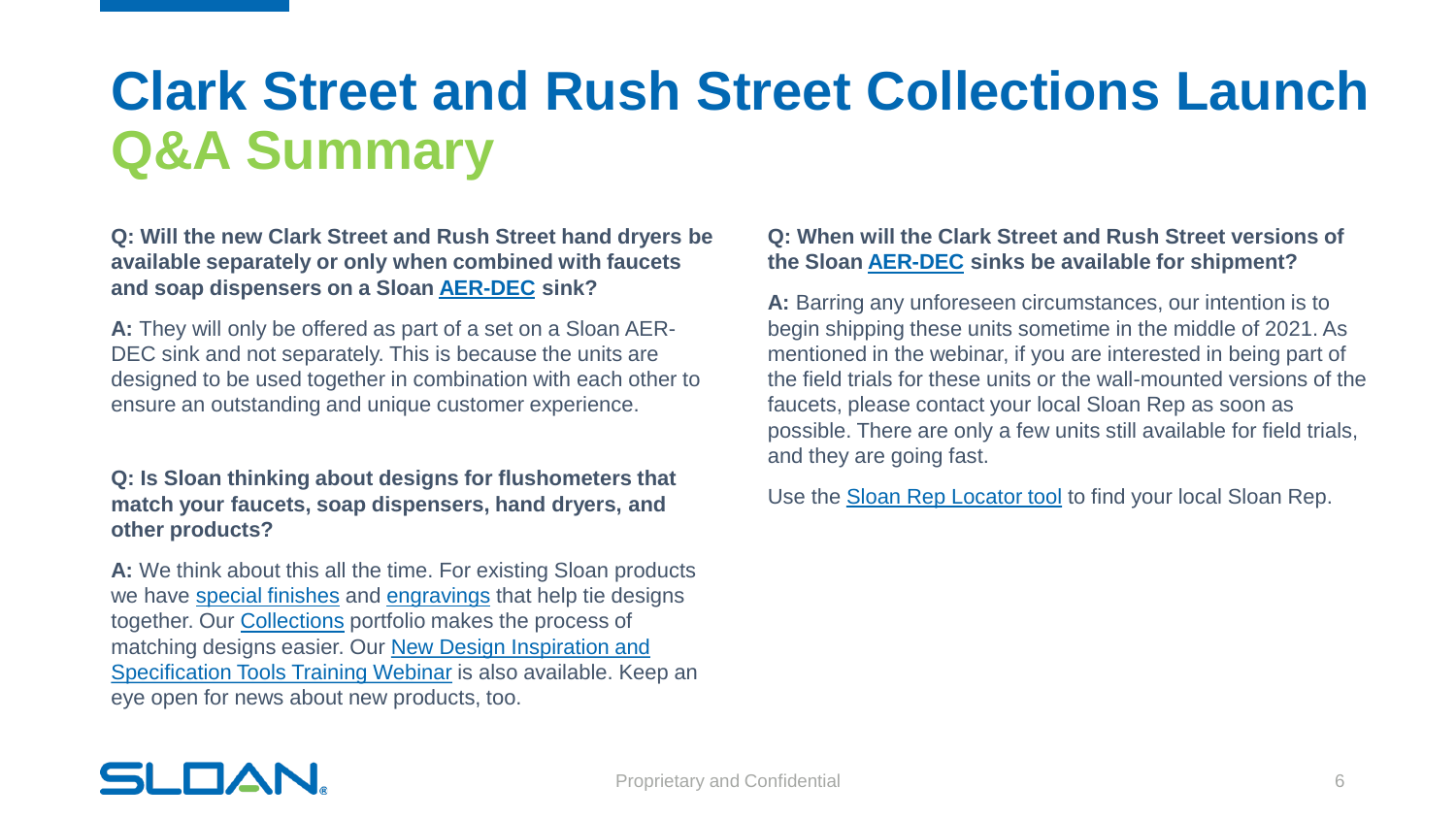**Additional Questions? Please feel free to contact your local Sloan Representative, Sloan Customer Service or Technical Support.**

### **Contact your local Sloan representative for more information about:** • Local codes and regulations • Existing sites to view Sloan products • Product knowledge and training • Onsite or online consultation • Product pricing and availability [Sloan Rep Locator Tool](https://www.sloan.com/company/support/where-to-buy)

### **Sloan Customer Care Center** Phone: 800.982.5839 Hours: 7:00 AM - 5:00 PM (CST) Monday – Friday [customer.service@sloan.com](mailto:customer.service@sloan.com) **Sloan Technical Support** P: 888.756.2614 F: 800.737.3061 [techsupport@sloan.com](mailto:techsupport@sloan.com)